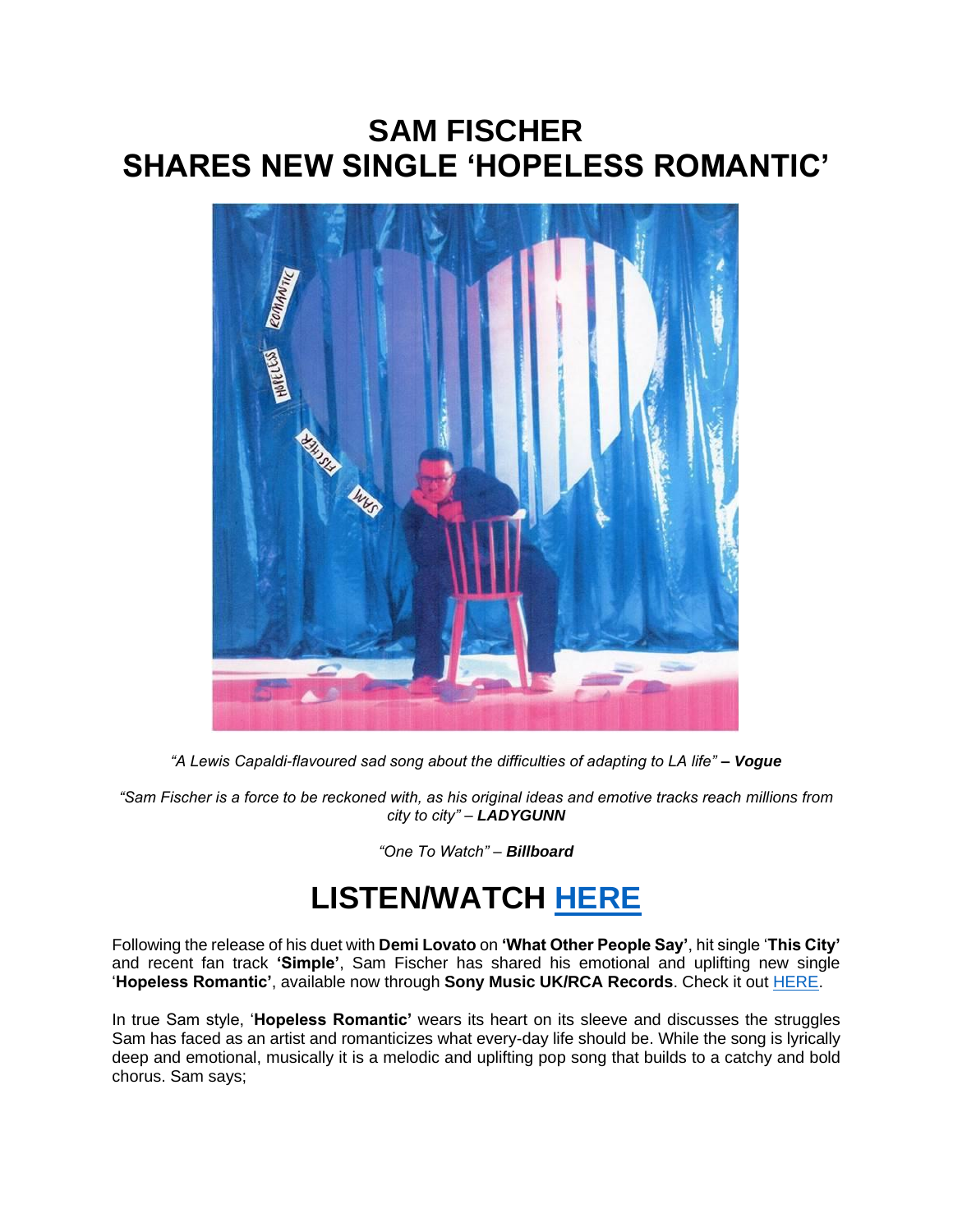*"There have been times over the past 2 years where I really felt like I'd never get to do the things I'd always dreamed about doing as an artist. With every virtual performance that ended with a deep silence from my furniture, it just started making me really sad, and at the same time guilty, because I wasn't appreciating what I have at all. I was actively refusing to accept the reality and instead romanticizing a version of life that just simply didn't exist. That's really what Hopeless Romantic is about. Though I will say, having just come off of my first headline tour, where I got to meet my fans for the first time, who are the people who give me this life, I'm in a much better place."*

Sam's debut single **'This City'** currently stands at over 500 million worldwide streams and stayed in the UK Top 20 for 11 weeks. The track is also double platinum in Australia, platinum in the UK and Gold in the US, New Zealand and Switzerland. Sam also performed the track on US TV, including **The Ellen DeGeneres Show, Jimmy Kimmel Live! and The Late Late Show With James Corden.** He recently completed his first live tour in the UK, including a packed out London Garage performance and will be bringing the tour to the US in January 2022.

Australian born Sam Fischer first introduced himself with his *Not A Hobby EP* and has achieved incredible and well deserved attention through his soulful voice and heartfelt lyrics. Touring North America with his friend **Lewis Capaldi**, he wowed crowds with his buoyant personality and pure love and talent for song-writing. Now based in LA, he not only has received acclaim for his own work, but he continues to solidify his spot as one of the hottest current writers, having worked with global pop superstars including **Ciara, Lennon Stella, Louis Tomlinson, Elle King, Jessie J, Virginia To Vegas** and many more.

However, it hasn't all been plain sailing for Sam, who endured his own heartache to achieve his dreams. With the promise of a recording contract in the bag, he set off to LA only for the deal to be pulled away. After months of couch-surfing, he finally and deservedly received his break with *This*  **City** and project **Homework**, which has been just the amazing start of an exciting new chapter in Sam's career.